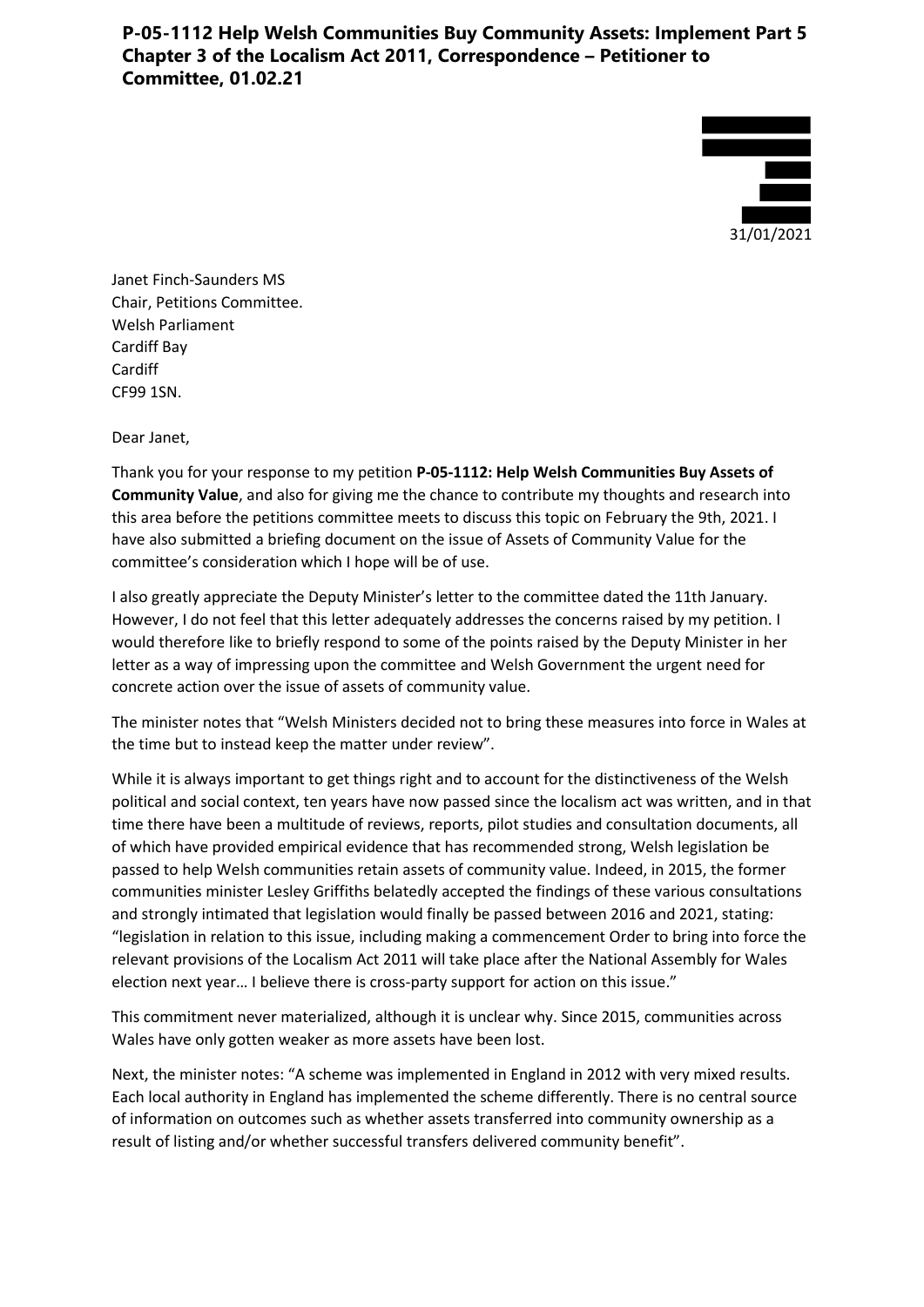I agree that the legislation that was passed in England has had mixed results and is not perfect, yet surely this does not constitute a reason not to pass legislation in Wales? As the *Report of the Welsh Co-operative and Mutuals Commission* noted hopefully in 2012, the patchiness of the English experience presented the Welsh Government with an opportunity to do things differently and to pass legislation which was even better, rather than do nothing.

Despite the flaws of the English legislation, communities in England are undoubtedly on a stronger footing than communities in Wales when it comes to ACVs, because they have legislation backing them and giving them a statutory right to bid for threatened community assets, whereas in Wales we do not.

I would also note that it is not always necessary to compare ourselves to England. Scotland has had great success with its long standing land reform act, which also provides important lessons on the benefits of strong legislation and strong guidance to communities and local authorities. An evaluation of the Scottish model suggests that the legislation and funding provided by the Scottish Government has improved community awareness of their rights, led to more people being involved in community activities, increased skills within the community, made people feel more empowered, and had improved community cohesion. There is at this stage an extensive evidence base available to the Welsh Government to help it pass successful legislation.

The minister then states that "In Wales community asset transfers happen regularly although we do know that our local authorities also have differing processes". Following this claim about the regularity of community asset transfers, I submitted an FOI to the Welsh Government requesting the amount of CATs that have taken place across Wales in the last Assembly Government, but was told that the Welsh Government does not hold or record this information. I would therefore be interested to know how many CATs have occurred and where the minister has got her figures from, and ask if these can be made public?

The lack of a central register of CATs and the patchy implementation across local authorities that the minister acknowledges is of course one of the main reasons we need strong legislation and guidance to make a register of ACV and CATS a statutory requirement of all local authorities.

The deputy minister notes that the political landscape in Wales has changed since 2011. The most important development since then regarding ACV and CAT is of course the Future Generations Act, whose pledges have been accepted by the Welsh Government and by every local authority in Wales.

The Future Generations Act establishes as one of its goals, 'A Wales Of Cohesive Communities: Attractive, viable, safe and well-connected communities'. The Future Generation Commissioner's strategy document *Journey to a Wales of Cohesive Communities* emphasises the central role that community assets and community anchor organizations play in creating cohesive, resilient and healthy communities. The report states for example that "residents in cohesive communities have a strong sense of pride in place - *a feature of this is often places where there is ownership and management of community assets*".

Given the importance of community assets, the document recommends that the Welsh Government should therefore "*support and empower communities to acquire assets that matter to local people*. Have conversations about possibilities framed around 'what matters' to communities, and less about austerity and public sector funding cuts", concluding that "*community ownership of assets should be the normal and realistic option for communities to acquire land and assets. Learn from recommendations being made in Scotland. We need to learn how to move to this position in Wales*."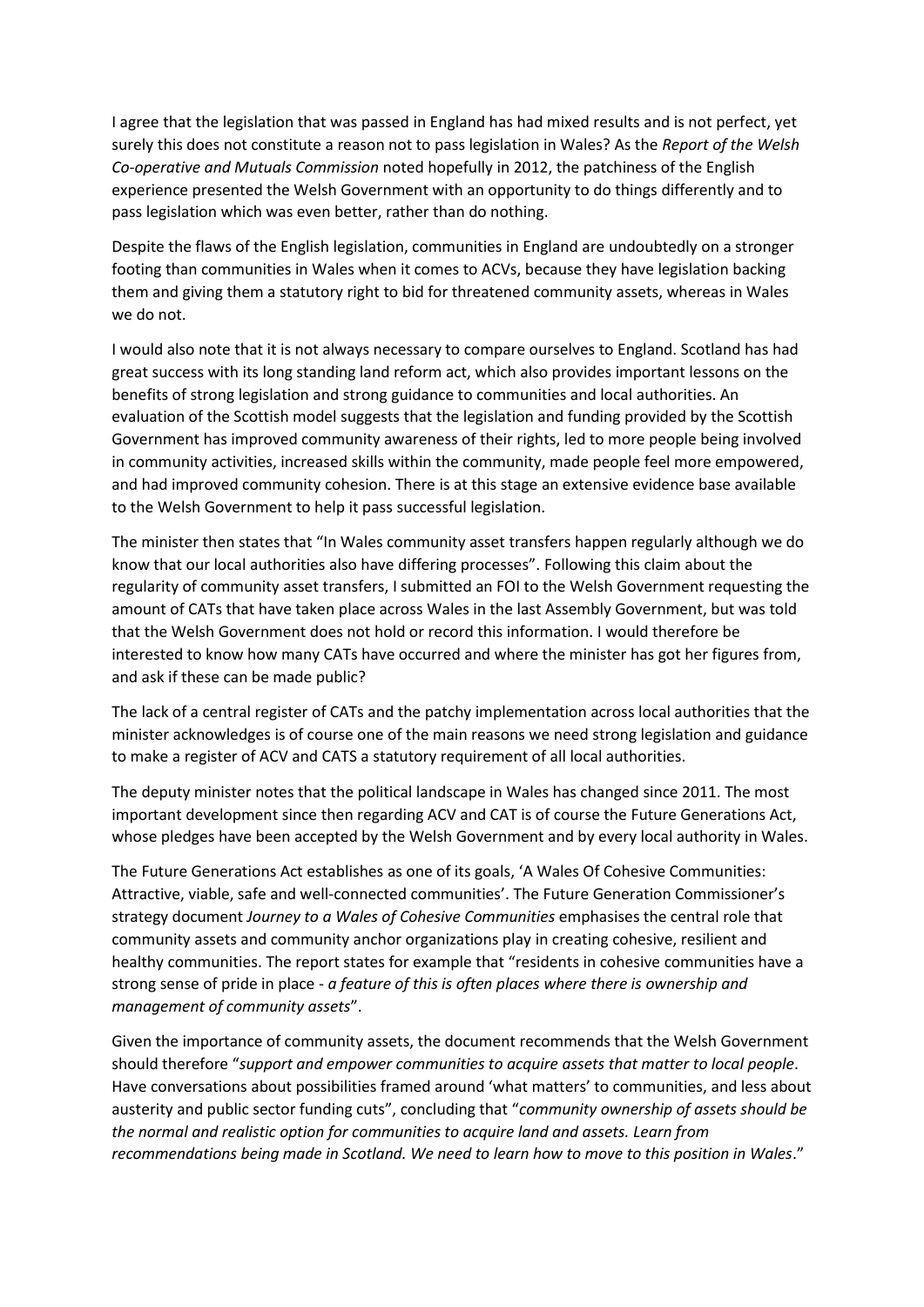Sadly, Welsh communities continue to lose community assets such as sports grounds and clubs, heritage buildings and other community assets at a worrying rate. The National Assembly 's Health, Social Care and Sport Committee's 2019 report into the Physical Activity of Children and Young People noted grave concerns about the ongoing closures of sporting facilities on the physical health of young people across Wales. Between 2010 and 2017, 45 libraries closed down in Wales. Pubs are also important to community cohesion, particularly in rural areas where they can often act as unofficial community hubs, yet between 2010-2019, Wales saw the biggest fall in pubs per head of population across the whole of the UK.

In short, despite the implementation of the Future Generations Act, Wales is heading in the wrong direction when it comes to retaining assets of community value, and this is because the Welsh Government has not passed legislation that would protect these assets and help communities buy them.

The current hands off approach is not working, and the existing guidance on CATs is no replacement for legislation, funding and enforcement.

After ten years of deferrals and avoidance, is it not finally time for firm action and legislation, rather than continually kicking the can down the road and implementing half measure after half measure?

The issue of ACV is not going away. The only way to achieve the noble goals of the Future Generations Act and to help our communities is to finally fulfil what was promised in 2015 and pass legislation implementing, at a bare minimum, the measures contained in the 2011 localism act regarding ACV.

Thank you again for your time and work on this matter.

Yours sincerely,

Dr Daniel Evans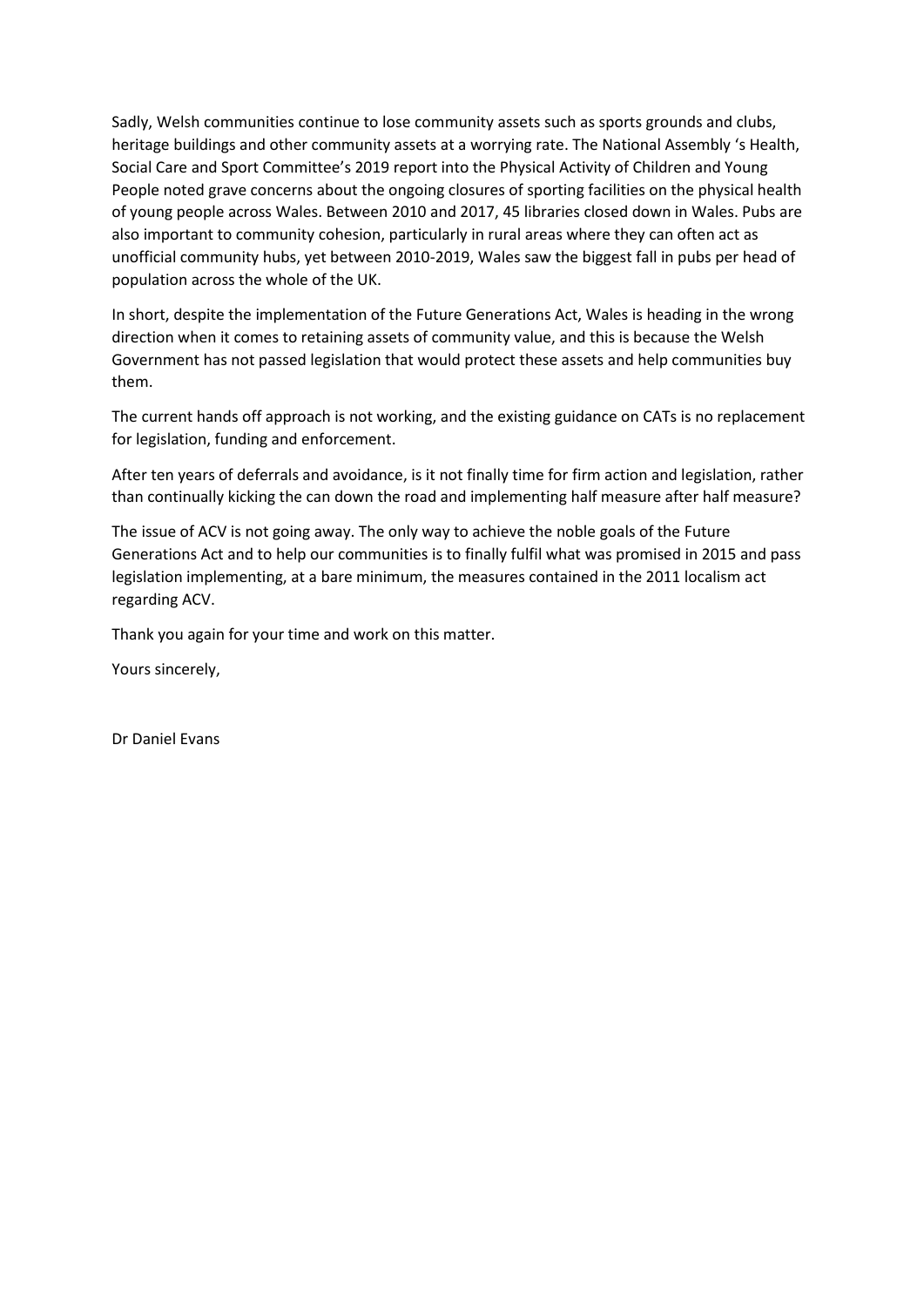#### **The role of Community Assets in creating healthy, connected communities**

It is proven that community assets help build social capital and therefore improve health and wellbeing [in our society.](http://eprints.leedsbeckett.ac.uk/id/eprint/1229/11/A%20guide%20to%20community-centred%20approaches%20for%20health%20and%20wellbeing%20(full%20report).pdf) They are therefore essential to Welsh communities.

The Future Generations act establishes as one of its goals, '[A Wales Of Cohesive Communities](https://www.futuregenerations.wales/aotp/community/)' ("Attractive, viable, safe and well-connected communities"). The future generation commissioner's strategy document '[Journey to a Wales of cohesive communities](https://www.futuregenerations.wales/wp-content/uploads/2019/09/Cohesive-Wales-Topic-4.pdf)' emphasises the central role that community assets and community anchor organizations play to cohesive, resilient and healthy communities. The report states, for example that "Residents in cohesive communities have a strong sense of pride in place - a feature of this is often places where there is ownership and management of community assets".

Given the importance of community assets, the document recommends that the Welsh Government should therefore **"**support and empower communities to acquire assets that matter to local people. Have conversations about possibilities framed around 'what matters' to communities, and less about austerity and public sector funding cuts", concluding that "community ownership of assets should be the normal and realistic option for communities to acquire land and assets. Learn from recommendations being made in Scotland. We need to learn how to move to this position in Wales."

Losing community assets leads to weaker, more disconnected and disengaged communities. Sadly, Welsh communities continue to lose community assets such as sports grounds and clubs, heritage buildings and other community assets at a worrying rate. The National Assembly 's Health, Social Care and Sport Committee's 2019 report into the '[Physical Activity of Children and Young People](https://senedd.wales/laid%20documents/cr-ld12369/cr-ld12369-e.pdf)' noted grave concerns about the ongoing closures of sporting facilities on the physical health of young people across Wales. Between 2010 and 2017, 45 libraries closed down in Wales. Pubs are also [important to community](https://rsnonline.org.uk/rural-pubs-are-community-hubs) cohesion, particularly in rural areas where they can often act as unofficial community hubs, yet between 2010-2019, Wales [saw the biggest fall in pubs](https://commonslibrary.parliament.uk/research-briefings/cbp-8591/) per head of population [across the whole of the UK.](https://commonslibrary.parliament.uk/research-briefings/cbp-8591/)

In short, despite the recommendations of the future generations commissioner, Wales is heading in the wrong direction when it comes to retaining assets of community value.

#### **UK context and background to legislation**

In 2011 The Westminster Government passed the Localism Act. [Chapter 3 \(Assets of Community](https://www.legislation.gov.uk/ukpga/2011/20/part/5/chapter/3)  Value) [of Part 5 \(Community Empowerment\) explicitly dealt with the issue of ACV.](https://www.legislation.gov.uk/ukpga/2011/20/part/5/chapter/3) This legislation firstly provided a legal definition of ACV:

"a building or other land in a local authority's area is land of community value if in the opinion of the authority—

(a)an actual current use of the building or other land that is not an ancillary use furthers the social wellbeing or social interests of the local community, and

(b)it is realistic to think that there can continue to be non-ancillary use of the building or other land which will further (whether or not in the same way) the social wellbeing or social interests of the local community."

Moreover, this legislation required local authorities to keep and maintain open, free lists of community assets (including land) (section 87), that communities could contribute to by nominating assets (section 88) (section 95); it required a moratorium on all proposed sales of ACV during which time communities would be notified and given the chance to apply to bid to takeover these assets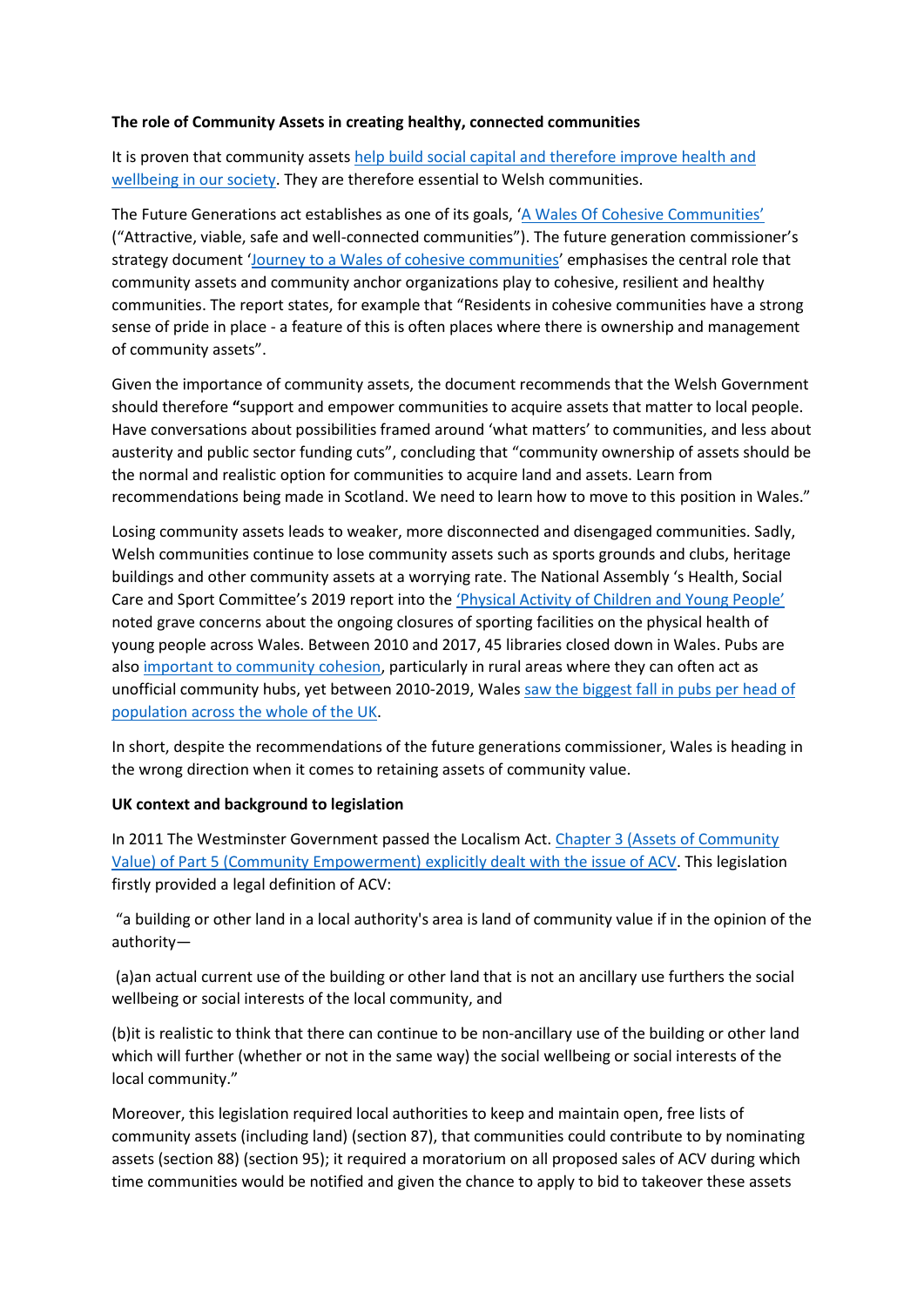(i.e., community asset transfer or CATs); allowed the secretary of state to intervene in community bids for ACV and to provide training, education and financial assistance to interested community groups as and when required (section 103).

In Scotland, the above legislation did not apply, as the then Scottish Labour government passed the [Land Reform Act](https://www.legislation.gov.uk/asp/2003/2/contents) in 2003. The act gave "statutory access rights over most land for "everyone" (Part 1), and established the "community right to buy" (Part 2) which in practice gave communities first refusal over land of community value. To date, the Scottish Government and the Big Lottery Fund Scotland has provided over 60 million pounds of funding to enable communities to buy land and property of community value to date.

An evaluation [of the Scottish model](https://www.gov.scot/publications/impact-evaluation-community-right-buy/pages/6/) suggested that the legislation and funding had improved community awareness of their rights, led to more people being involved in community activities, increased skills within the community, made people feel more empowered, and had improved community cohesion.

#### **The Welsh Context**

The ACV Measures came into force in England in 2012. During the Bill's passage through Parliament, the then Minister for Local Government and Communities agreed a consultation exercise would be carried out prior to any implementation of the Measures in Wales.

In 2012 The Report of the [Welsh Co-operative and Mutuals Commission](https://gov.wales/sites/default/files/publications/2019-05/report-of-the-welsh-co-operative-and-mutuals-commission.pdf) made a number of strong recommendations to the Welsh Government regarding ACV, including: 1) that specific legislation be passed, which would include making it compulsory for local authorities to list community assets; 2) that, like in Scotland, communities should have first refusal on ownership; 3) that when making legislation the Welsh Government strongly considers 'asset locking' , i.e., measures which would formally prevent community assets being lost or taken away from the communities; and 4), that new financial bodies and specific, ring fenced funding mechanisms be developed to achieve the above aims.

The commission was also hopeful that reflecting Wales' communitarian traditions, the Welsh Government would pass stronger legislation than England and Scotland (46), and specifically include sports clubs as community assets in the forthcoming legislation.

Yet despite the clear and widely accepted benefits of community assets and the recommendations made by the commission, in [2014 the minister Lesley Griffiths declined to implement the](https://gov.wales/written-statement-assets-community-value-measures-contained-localism-act-2011) localism act's [ACV measures in Wales, citing concerns about a lack of financial resources and the capacity of](https://gov.wales/written-statement-assets-community-value-measures-contained-localism-act-2011)  [the Welsh Government to pass legislation.](https://gov.wales/written-statement-assets-community-value-measures-contained-localism-act-2011)

However, in 2015 the minister [commissioned a consultation on Protecting Community Assets.](https://www.southwalesargus.co.uk/news/12963782.love-your-library-cherish-your-church-partial-to-your-pub-consultation-to-protect-community-facilities-launched/) This consultation found very strong support for passing bespoke Welsh legislation. Respondents recommended adopting the localism act's definition of community assets and adopting the Scottish policy of providing communities with the option of first refusal, as well as the need to raise awareness of the possibility of transferring assets to the community. It also identified the need for greater mentoring and support for community groups to be able to understand the bidding process.

In light of these recommendations, the minister accepted that the needs of communities could best [be met by implementing the relevant parts of the localism act in Wales:](https://gov.wales/written-statement-assets-community-value-0)

"In view of the consultation responses favouring local control of asset registers, the legislative framework for establishing a Welsh ACV Scheme could be put in place by commencing Chapter 3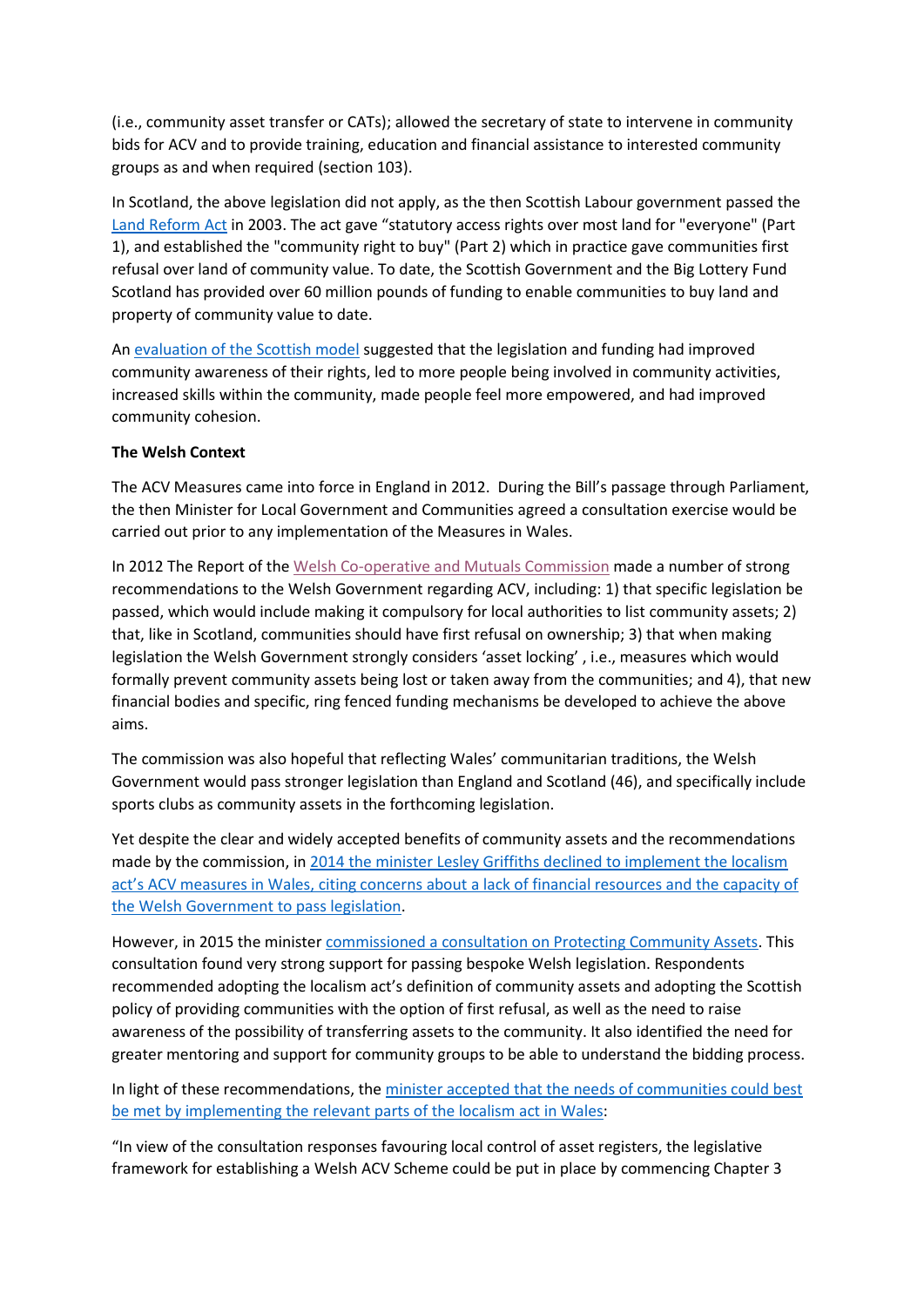part 5 of the Localism Act 2011 and in subsequent Welsh regulation made under the act. I consider continuing engagement with stakeholders in Wales, inline with Welsh Government's Principles for Working with Communities, will ensure the approach being taken is fully fit for the Welsh context."

She then strongly implied that action would be taken during the 2016-21 Welsh Government: "legislation in relation to this issue, including making a commencement Order to bring into force the relevant provisions of the Localism Act 2011 will take place after the National Assembly for Wales election next year… I believe there is cross-party support for action on this issue."

However, nothing has been done in this Assembly term, other than to publish a non-statutory guidance document [on community asset transfers](https://gov.wales/sites/default/files/publications/2019-10/cat%20guide.pdf) for local authorities.

While this is welcome, guidance is no substitute for legislation.

### **The need for legislation**

At present, because of a lack of legislation, local authorities are under no obligation to keep a list of community assets. As well as there being no centralized register of community assets, there is no mechanism in place (or 'lock') protecting community assets from being sold off and lost to the communities as recommended by the aforementioned report of the Co-operatives and Mutuals Commission.

Only legislation would guarantee a register of community assets. Only legislation would guarantee that local authorities introduce moratoria on assets which are up for sale. Only legislation can guarantee that communities get first refusal on community assets as per the recommendation of the future generations commissioner.

Only legislation can ensure that assets are protected and that communities are placed on the same legal footing as those in Scotland and England. Without legislation Welsh communities are fighting for their assets with one hand tied behind their back.

## **The need for funding**

Legislation on its own will not be enough. The lessons from England and Scotland are that legislation must be accompanied by firm guidance to local authorities on implementing the provisions of the act, and there must be a funding pot) dedicated to providing capital funding to assist community purchases, and to provide mentoring and upskilling of communities to allow them to adequately run the assets they aim to run. The scheme must also be widely promoted to ensure uptake.

However, it is clear from the numerous responses by the previous minister, Lesley Griffiths, that the motivating factor behind the Welsh Government's reluctance to implement legislation comes down to worries about cost.

The context of austerity has driven the legal requirement for local authorities to achieve best market value for assets, (sometimes known as a 'best consideration' value) which in practice means local authorities routinely prioritize commercial business uses for community assets over the needs of the community. There is a fundamental tension in Wales between the need to protect community assets for the community on the one hand, and the need for squeezed local authorities to make as much money as possible from commercial land sales on the other.

This contradiction can only be resolved by legislation, but it also requires a new, specific funding stream dedicated to ACV/CATs. This currently does not exist and the new guidance on CAT explicitly states that it does not provide advice on funding mechanisms.